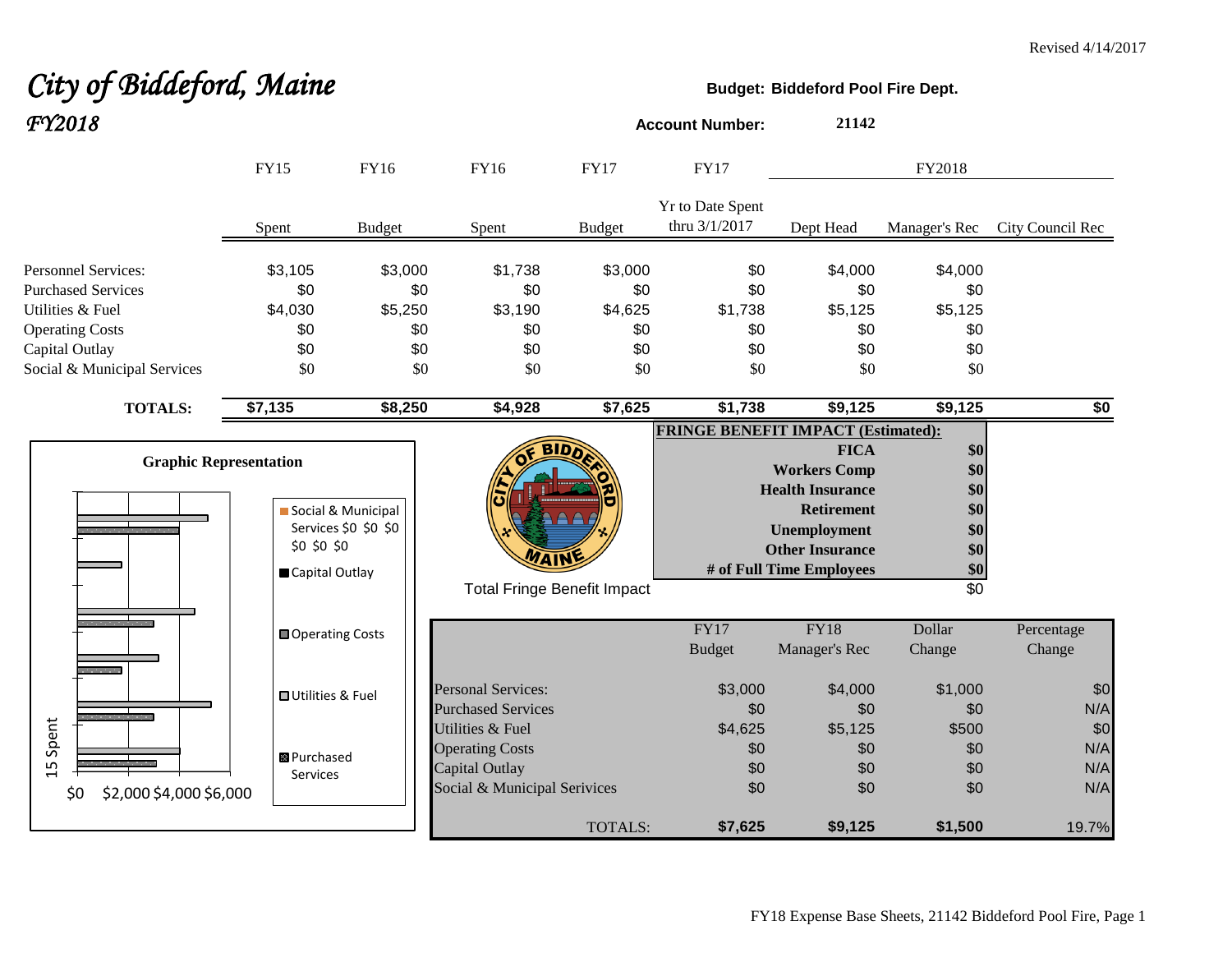## FY2018 Personnel Services

| Account       |                                    | <b>FY15</b> | FY16          | FY16        | <b>FY17</b>   | <b>FY17</b>             | FY2018    |           |
|---------------|------------------------------------|-------------|---------------|-------------|---------------|-------------------------|-----------|-----------|
| Number        | Description                        | Spent       | <b>Budget</b> | Spent       | <b>Budget</b> | <b>Yr to Date Spent</b> | Dept Head | Mgr's Rec |
|               | 60230 Clothing/Uniforms Expense    | \$3,105     | \$3,000       | \$1,738     | \$3,000       | \$0                     | \$4,000   | \$4,000   |
| <b>Totals</b> |                                    | \$3,105     | \$3,000       | \$1,738     | \$3,000       | \$0                     | \$4,000   | \$4,000   |
|               | <b>FY2018 Utilities &amp; Fuel</b> |             |               |             |               |                         |           |           |
| Account       |                                    | <b>FY15</b> | FY16          | <b>FY16</b> | <b>FY17</b>   | <b>FY17</b>             | FY2018    |           |
| Number        | Description                        | Spent       | <b>Budget</b> | Spent       | <b>Budget</b> | <b>Yr to Date Spent</b> | Dept Head | Mgr's Rec |
|               | 60400 Electricity Expense          | \$1,010     | \$1,200       | \$1,144     | \$1,100       | \$503                   | \$1,500   | \$1,500   |
|               | 60401 Water Expense                | \$138       | \$175         | \$106       | \$175         | \$106                   | \$275     | \$275     |
|               | 60402 Phone/Celular/Paging Exp     | \$336       | \$375         | \$336       | \$350         | \$196                   | \$350     | \$350     |
|               | 60405 Heating Fuel Expense         | \$2,547     | \$3,500       | \$1,605     | \$3,000       | \$933                   | \$3,000   | \$3,000   |
| <b>Totals</b> |                                    | \$4,030     | \$5,250       | \$3,190     | \$4,625       | \$1,738                 | \$5,125   | \$5,125   |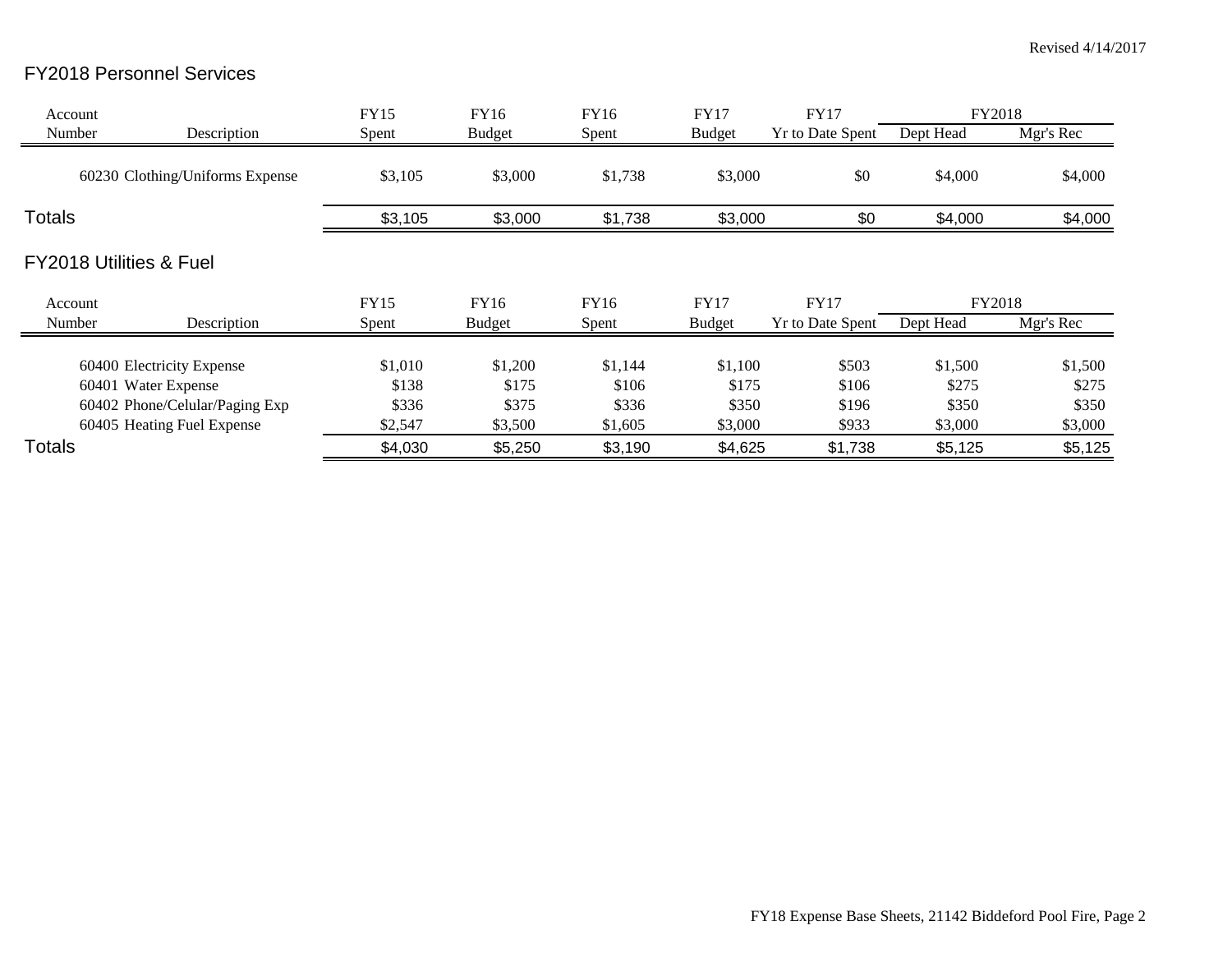

April 14, 2017 **Department:** Biddeford Pool Fire Dept.

Account Title: Clothing/Uniforms Expense

Department Number: 21142 Account Number: 60230

| FY2015     | FY 2016       | FY 2016    | FY 2017       | FY 2017       |
|------------|---------------|------------|---------------|---------------|
| Actual     | <b>Budget</b> | Actual     | <b>Budget</b> | Est. Expended |
|            |               |            |               |               |
| \$3,104.88 | \$3,000.00    | \$1,737.71 | \$3,000.00    | \$3,000.00    |

| FY-2018       | Department | City Mgr       | Council | Increase   |
|---------------|------------|----------------|---------|------------|
|               | Reauest    | Recommendation | Action  | (Decrease) |
| <b>Budget</b> | \$4,000.00 | \$4,000.00     |         | \$1,000.00 |

This line covers the cost of personnel protection equipment for the personnel assigned to this station.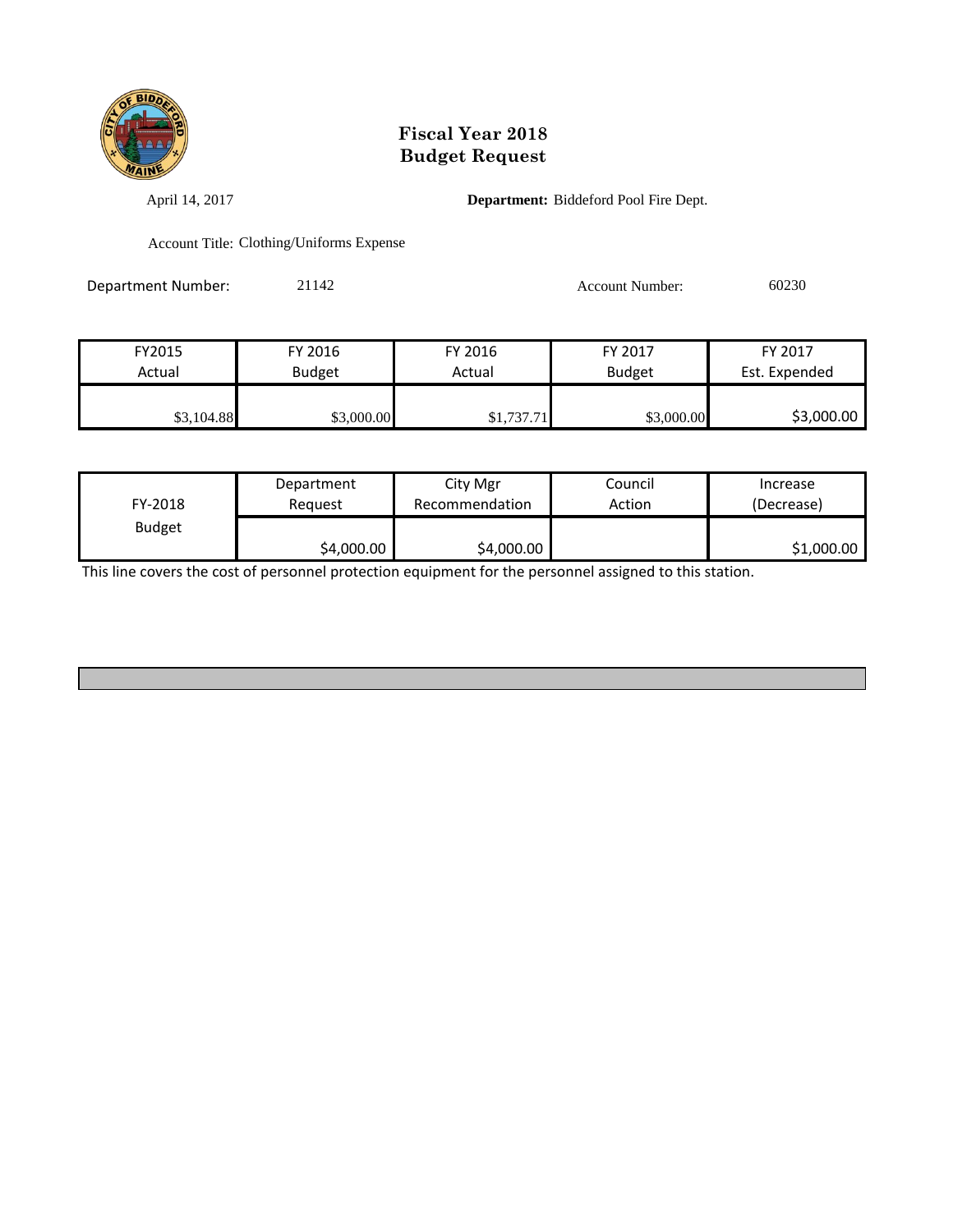

April 14, 2017 **Department:** Biddeford Pool Fire Dept.

Account Title: Electricity Expense

Department Number: 21142 2011 2020 2020 Account Number: 60400

| FY2015     | FY 2016       | FY 2016    | FY 2017       | FY 2017       |
|------------|---------------|------------|---------------|---------------|
| Actual     | <b>Budget</b> | Actual     | <b>Budget</b> | Est. Expended |
|            |               |            |               |               |
| \$1,009.69 | \$1,200.00    | \$1,143.68 | \$1,100.00    | \$1,100.00    |

| FY-2018       | Department | City Mgr       | Council | Increase   |
|---------------|------------|----------------|---------|------------|
|               | Reguest    | Recommendation | Action  | (Decrease) |
| <b>Budget</b> | \$1,500.00 | \$1,500.00     |         | \$400.00   |

This line covers electricity use for Biddeford Pool Station.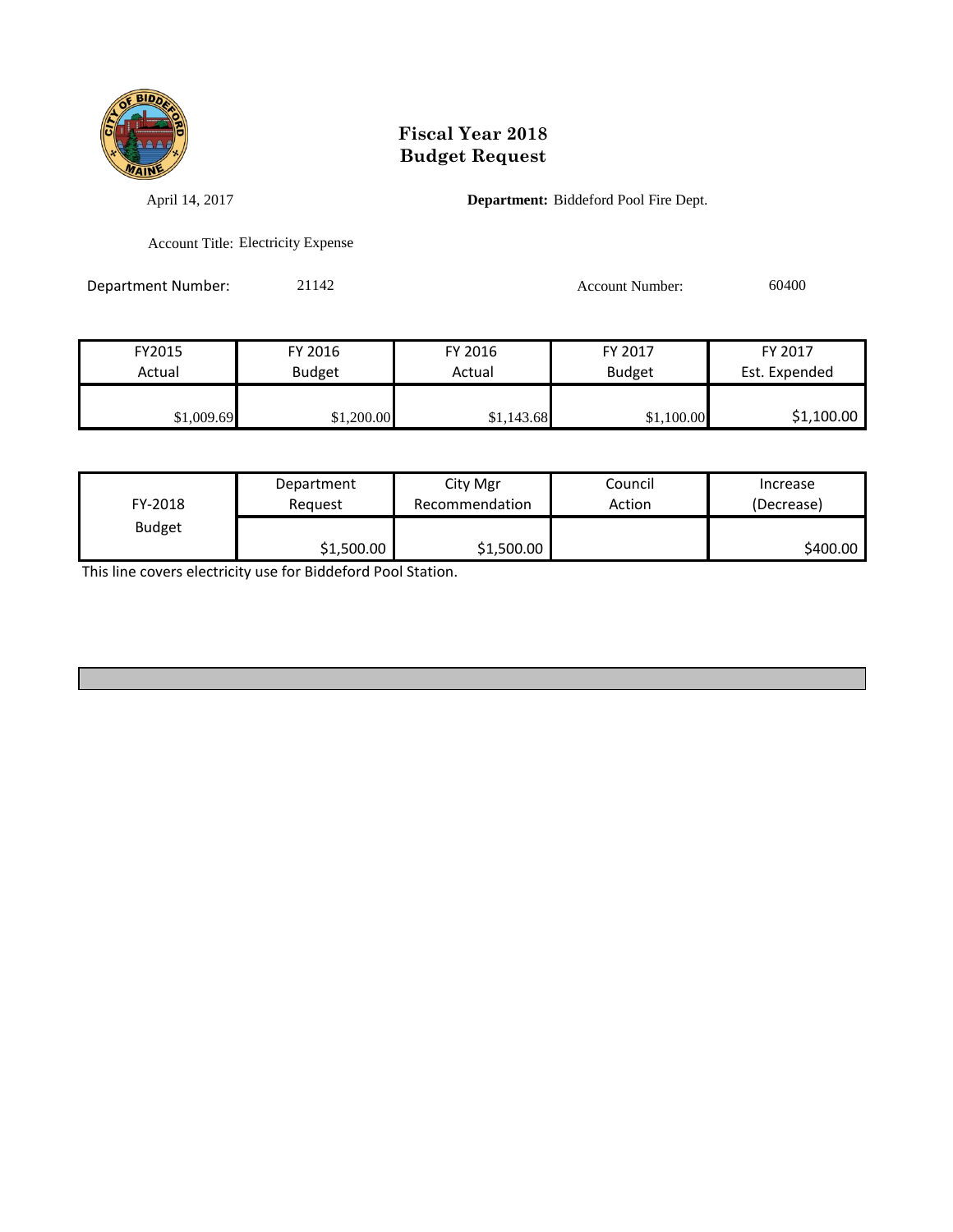

April 14, 2017 **Department:** Biddeford Pool Fire Dept.

Account Title: Water Expense

Department Number: 21142 Account Number: 60401

| FY2015   | FY 2016       | FY 2016  | FY 2017       | FY 2017       |
|----------|---------------|----------|---------------|---------------|
| Actual   | <b>Budget</b> | Actual   | <b>Budget</b> | Est. Expended |
|          |               |          | \$175.00      |               |
| \$137.89 | \$175.00      | \$105.66 | \$175.00      | \$175.00      |

| FY-2018       | Department | City Mgr       | Council | Increase   |
|---------------|------------|----------------|---------|------------|
|               | Reguest    | Recommendation | Action  | (Decrease) |
| <b>Budget</b> | \$275.00   | \$275.00       |         | \$100.00   |

This line covers the cost of water use.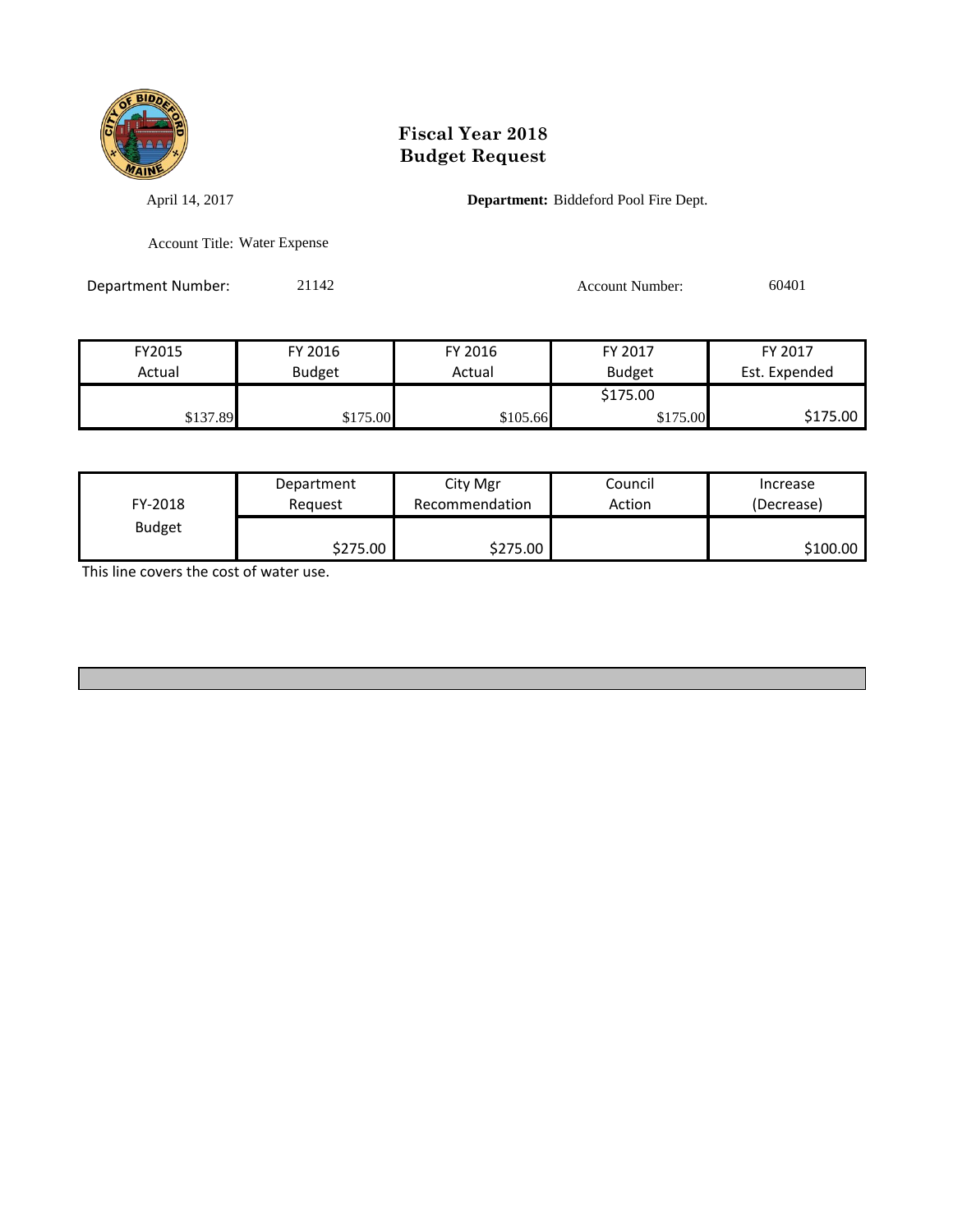

April 14, 2017 **Department:** Biddeford Pool Fire Dept.

Account Title: Phone/Celular/Paging Exp

Department Number: 21142 Account Number: 60402

| FY2015   | FY 2016       | FY 2016  | FY 2017       | FY 2017       |
|----------|---------------|----------|---------------|---------------|
| Actual   | <b>Budget</b> | Actual   | <b>Budget</b> | Est. Expended |
|          |               |          |               |               |
| \$336.00 | \$375.00      | \$336.00 | \$350.00      | \$350.00      |

| FY-2018       | Department | City Mgr       | Council | Increase   |
|---------------|------------|----------------|---------|------------|
|               | Reauest    | Recommendation | Action  | (Decrease) |
| <b>Budget</b> | \$350.00   | \$350.00       |         | \$0.00     |

This line covers the cost of phone use for this station.